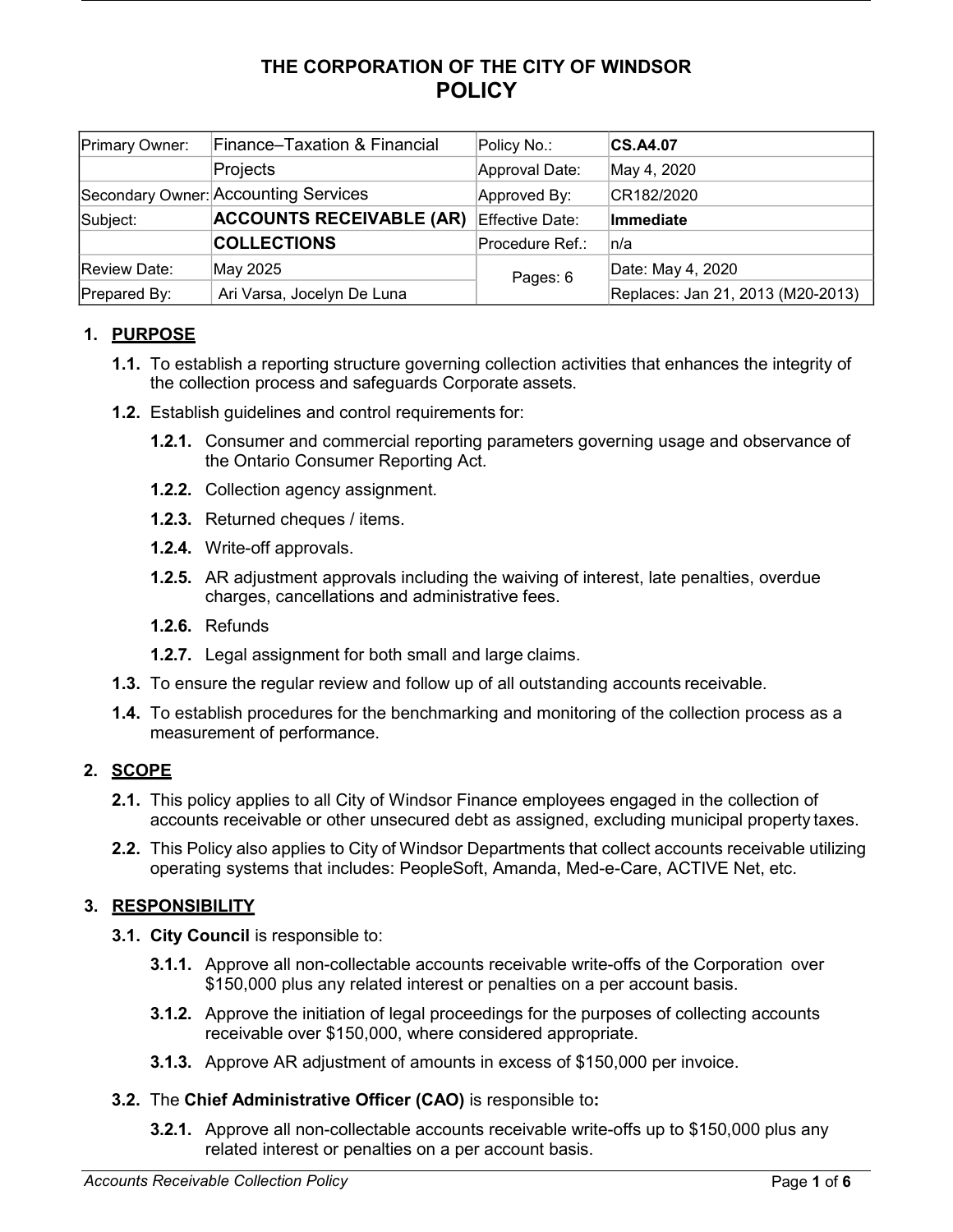- **3.2.2.** Approve the initiation of legal proceedings for the purposes of collection for accounts receivable up to \$150,000, where considered appropriate.
- **3.2.3.** Approve AR adjustment of amounts in excess of \$10,000 up to \$150,000 per invoice.
- **3.3.** The **Chief Financial Officer (CFO)/City Treasurer** or designate is responsible to:
	- **3.3.1.** Approve all non-collectable accounts receivable write-offs up to \$10,000 plus any related interest or penalties on a per account basis.
	- **3.3.2.** Approve AR adjustment of amounts up to \$10,000 per invoice.
	- **3.3.3.** Submit non-collectable accounts receivable write-off request report to Council or the CAO in accordance with the guidelines established herein.
	- **3.3.4.** Direct the review of this policy, at a minimum every five (5) years, or sooner if required and recommend updates as necessary.
	- **3.3.5.** Recommend the selection of a registered collection agency as required.
- **3.4.** The **Deputy Treasurer Taxation and Financial Projects (DTTFP)** or designate is responsible for/to:
	- **3.4.1.** Overall policy management of the collections area & providing the CFO/City Treasurer with an annual non-collectable accounts receivable write-off request.
	- **3.4.2.** Approve the daily cheque log and related bank deposit for all cheque payments.
- **3.5.** The **Manager of Treasury and Cash Management** or **Manager of Accounting Services** as needed is responsible to:
	- **3.5.1.** Daily management of the accounts receivable collections area and staff.
	- **3.5.2.** Identify and recommend to the Deputy Treasurer Taxation and Financial Projects those accounts to be written-off.
	- **3.5.3.** Approve the AR adjustment of amounts up to and including \$250.00 per invoice.
	- **3.5.4.** Approve the financial accounting of account adjustments taking into consideration the appropriate authority as provided for under this policy.
	- **3.5.5.** Undertake the transfer of accounts receivable to third-party collection agencies, paralegal services, or other third party services as they relate to the collection of the account receivables subject to appropriate authority as provided for under this policy.
	- **3.5.6.** Facilitate reports to City Council and/or the Chief Administrative Officer for all internal requests to begin legal action for the recovery of accounts receivable.
	- **3.5.7.** On an annual basis, prepare an analysis of outstanding accounts receivable and develop an appropriate estimate for the allowance for doubtful accounts.

# **3.6.** The **Corporate Collections Analyst** is responsible to:

- **3.6.1.** Actively collect all accounts receivable over \$50,000 plus others as required.
- **3.6.2.** Where necessary review and recommend all adjustments, third party transfers, legal transfer requests and non-collectable accounts receivables.
- **3.6.3.** Ensure all account transfers and adjustments are controlled via properly authorized documentation and back up.

# **3.7.** The **Tax and Accounts Receivable Collector** is responsible to:

**3.7.1.** Prepare a daily cheque log and related bank deposit for all cheque payments mailed to and received at City Hall Finance.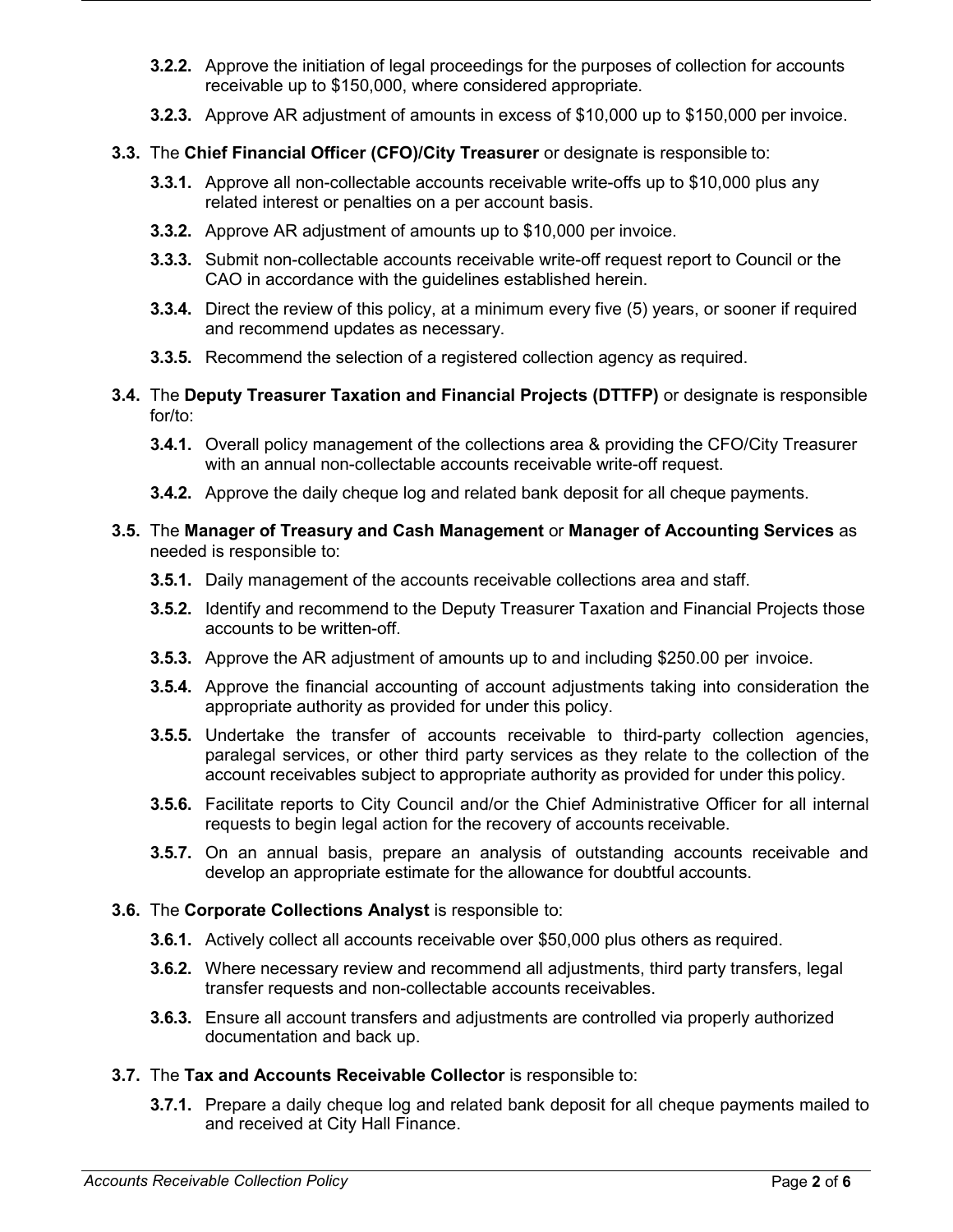- **3.7.2.** Provide a copy of the daily cheque log to the Accounts Receivable Clerk to facilitate the necessary customer account updates in PeopleSoft.
- **3.7.3.** Collect accounts in a timely and diplomatic fashion in accordance with procedures and as assigned.
- **3.7.4.** Ensure all documentation has been duly authorized prior to transferring any account to legal or third party or submitting any account adjustment for processing.
- **3.7.5.** Upon approval, preparing all back up documentation to the department or third party accepting the transfer.
- **3.7.6.** Ensuring that all collection status codes are updated in the system when accounts are transferred to third party or legal.
- **3.7.7.** Ensure that all legitimate late fees, interest charges, overdue charges, administrative fees or any service charges allocated by administration are collected to the best of their ability unless otherwise directed.

### **4. GOVERNING RULES AND REGULATIONS**

#### **4.1. CONSUMER AND COMMERCIAL REPORTING AUTHORITY AND COMPLIANCE WITH LAWS**

**4.1.1.** Section 8 (1) (d) (i) of the Ontario Consumer Reporting Act states:

"*No consumer reporting agency and no officer or employee thereof shall knowingly*  furnish any information from the files of the consumer reporting agency except, in a *consumer report given to a person who it has reason to believe, intends to use the information in connection with the extension of credit to or the purchase or collection of a debt of the consumer to whom the information pertains."*

This provides City employees with the necessary authority to run a consumer or commercial credit report on any person or entity as long as we can supply evidence that the report was run in connection with the collection of a debt.

- **4.1.2.** City employees will order consumer and commercial credit reports (as defined by applicable Federal and Provincial Consumer Credit Reporting and Privacy laws), only for permissible purposes, and only in compliance with such Credit Reporting Laws. They will use the consumer credit reports for no purpose other than the permissible purpose and will hold all consumer or commercial credit reports in the strictest of confidence and will not disclose any information contained therein to others, except where required by applicable law. Consumer or commercial reports will only be ordered in connection with legitimate business transactions involving the Corporation.
- **4.1.3.** City employees will not provide a copy of a consumer or commercial credit report to the consumer or entity, except as may be required by law. Should a consumer dispute information obtained from a reporting agency, they must be referred to that same reporting agency.

#### **4.2. COLLECTION RULES**

- **4.2.1.** City employees may not discuss a debt with anyone other than the debtor unless required by applicable law.
- **4.2.2.** City employees may not discuss a debt with a representative of the debtor (other than a solicitor) unless they receive a written declaration from the debtor confirming representation and authorizing the disclosure of information to that same representative.
- **4.2.3.** City employees may not be discriminatory or prejudicial in their collection practices. Diplomacy and professionalism must be exercised throughout the collection process.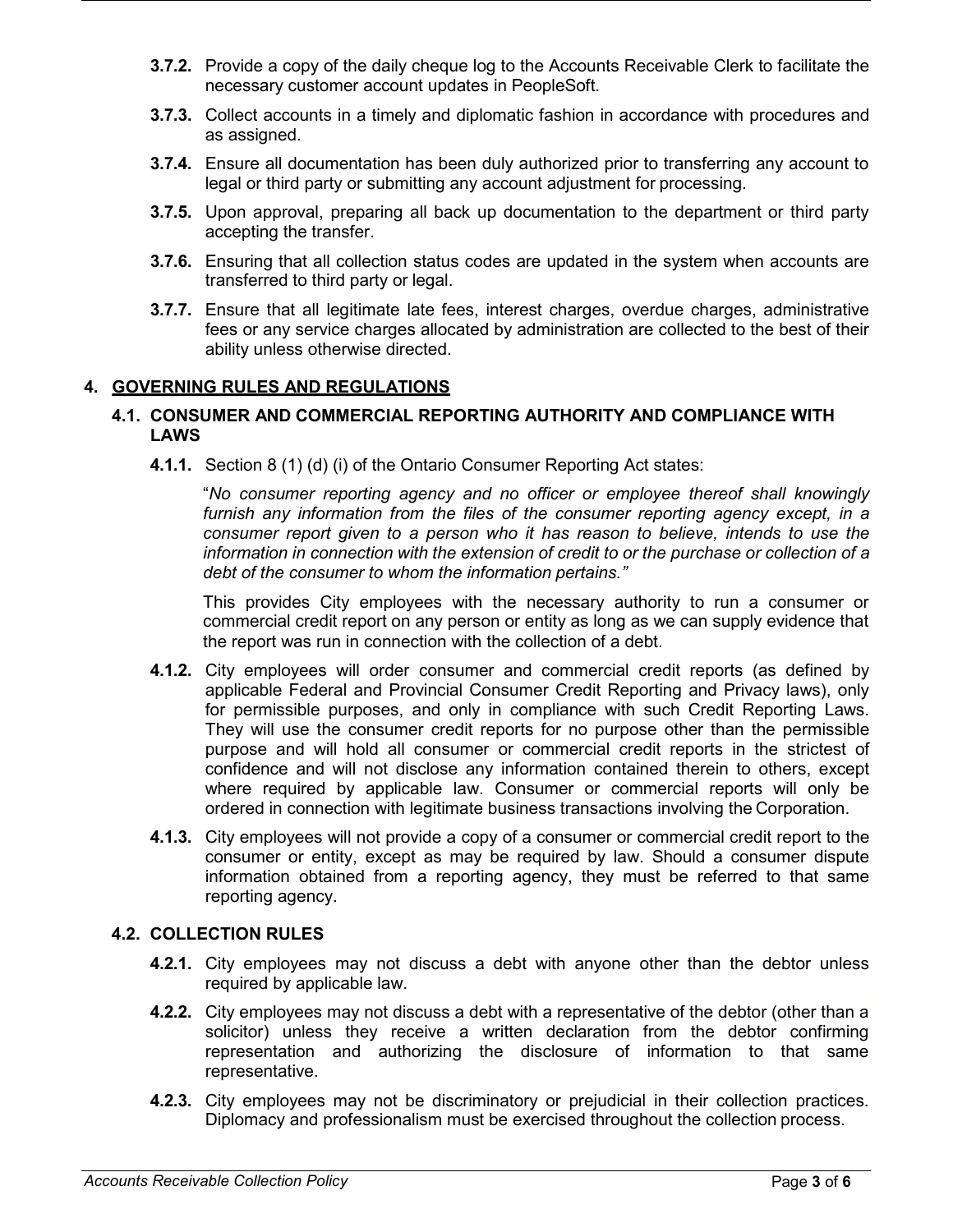**4.2.4.** Consumer information will remain confidential and will be used only for the purposes of collection of outstanding amounts due to the City of Windsor.

### **4.3. USE OF COLLECTION AGENCY**

- **4.3.1.** Section 304 of the Municipal Act authorizes the use of a registered collection agency for the recovery of a debt, including taxes, payable to the Municipality. The collection agency may also recover its reasonable costs of collecting the debt but those costs shall not exceed an amount approved by the municipality.
- **4.3.2.** The collection agency must be registered with the Government of Ontario and in good standing.
- **4.3.3.** A collection agency may be assigned an account for collection once all internal avenues have been exhausted.
- **4.3.4.** The agency will be monitored on a regular basis by the Corporate Collections Analyst to measure results.
- **4.3.5.** Accounts referred to a collection agency will be given consideration for purposes of the allowance for doubtful account and assist in the determination of write-off recommendations.
- **4.3.6.** An account will be identified as non-collectable when a collection agency returns the account as uncollectable, untraceable or advises that no assets remain to pursue further collection efforts (as noted in Section 4.5.2).

#### **4.4. RETURNED CHEQUES / ITEMS**

- **4.4.1.** Cheques/items received by the City and returned by the bank as non-negotiable or have been refused for reasons such as: non-sufficient funds (NSF), closed account, stop payments, funds frozen, stale-dated, etc., may be subject to an administrative fee per cheque/item as prescribed in the City's User Fee Schedule.
- **4.4.2.** The collection process may include the following:
	- Notify customer of the returned cheque/item as well as the administrative fee by phone or e-mail (where applicable)
	- Direct communication with customer. All conversations should be documented.
	- Issuance of demand letter and/or invoice
	- Reminder notices
	- Alternative payment method (i.e. Cash, Debit Card or Credit Card)

#### **4.5. WRITE-OFFS**

- **4.5.1.** Write-offs may be performed against the Allowance for Doubtful Accounts on an ongoing basis upon authorized approval of those accounts identified as non-collectable. Write-off should occur in the year following the year in which the account was identified and included in the Allowance for Doubtful Accounts.
- **4.5.2.** An account will be identified as non-collectable if it has been listed with a collection agency.
- **4.5.3.** An account will be identified as non-collectable if litigation against a debtor is unsuccessful.
- **4.5.4.** An account will be identified as non-collectable if the debtor files for bankruptcy.
- **4.5.5.** An account will be identified as non-collectable after receiving advice from our legal department indicating our claim would not be successful.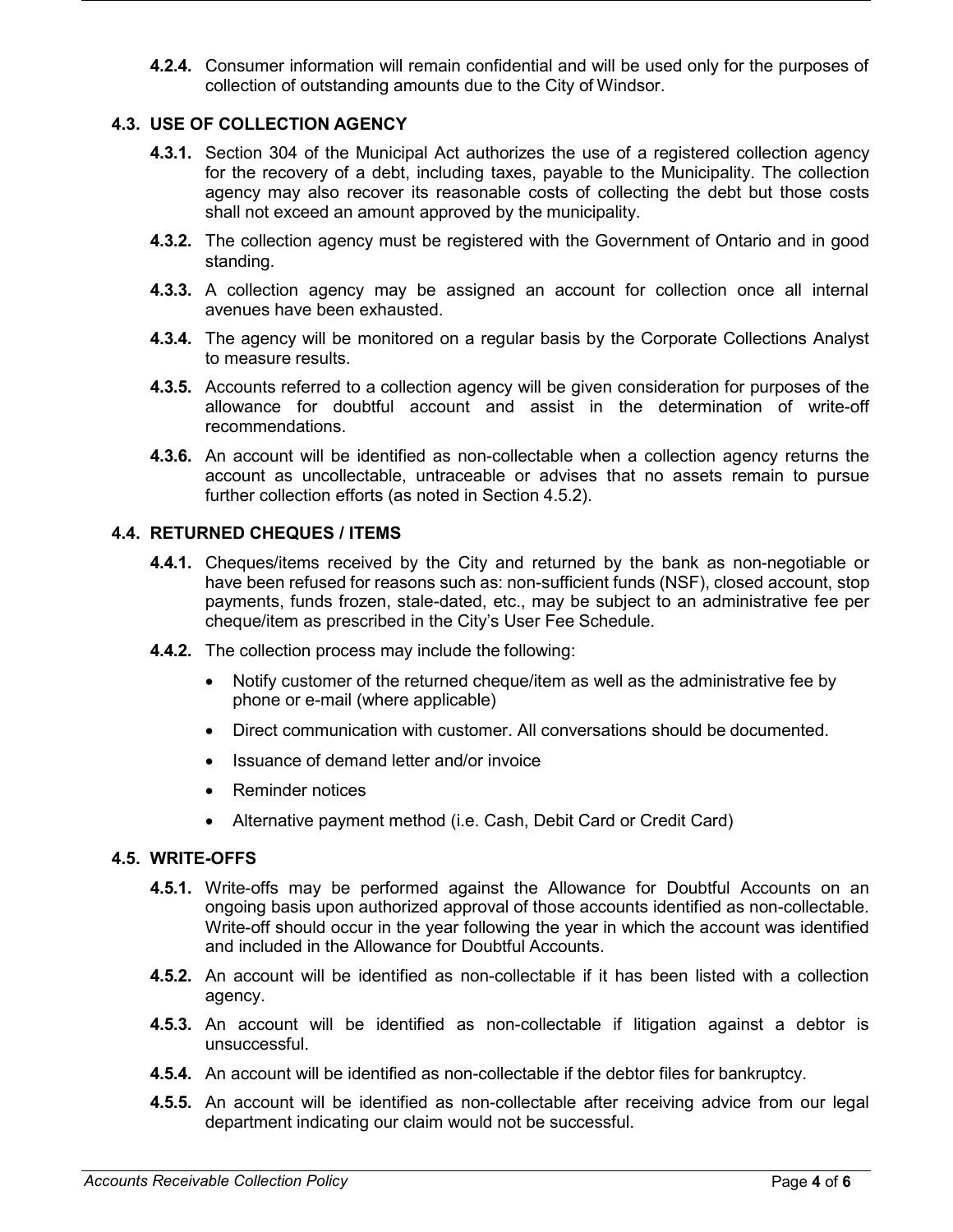- **4.5.6.** Any monies recovered from the debtor subsequent to the write-off will be posted as a bad debt recovery.
- **4.5.7.** The thresholds below permit the write-off of non-collectable accounts receivable balances upon valid authorization. The following positions may authorize the write-off of these balances if, in their opinion, all means of collection have been exhausted. Job titles authorized to write off receivables and limits are listed below. These thresholds, by their very nature, allow the Chief Administrative Officer and/or CFO/City Treasurer the ability to negotiate settlements associated with City of Windsor accounts receivable.
	- **4.5.7.1.** City Council amounts in excess of \$150,000 plus any related interest or penalties on a per account basis shall only be written off with Council approval.
	- **4.5.7.2.** Chief Administrative Officer (CAO) amounts up to \$150,000 plus any related interest or penalties on a per account basis.
	- **4.5.7.3.** Chief Financial Officer (CFO)/City Treasurer or designate amounts up to \$10,000 plus any related interest or penalties on a per account basis.
- **4.6. ACCOUNTS RECEIVABLE ADJUSTMENTS** (including the waiving of interest, late penalties, overdue charges, cancellations and administrative fees)
	- **4.6.1.** Accounts receivable adjustments may result from time delays from date of receipt of payment to recording of payments against a customer account and include interest that may result from a timing delay. AR adjustments are **not** to be used to correct an amount that has been invoiced and requires correction.
	- **4.6.2.** Where appropriate, the City may remove interest/penalty charges whereby payment may be late but, ultimately paid in a reasonable amount of time and the customer has a history of timely payments.
	- **4.6.3.** Adjustments of interest on accounts may be applied where payment comes within the five (5) business day grace period and/or changes of interest from date approved to the posting date.
	- **4.6.4.** As a regular and ongoing housekeeping function, adjustments may be applied to invoice for the removal of nuisance balances of \$20.00 or less including interest and/or penalty charges, for 'customers' in good standing.
	- **4.6.5.** Accounts receivable adjustments must be approved by the following:
		- **4.6.5.1.** City Council amounts in excess of \$150,000 per invoice.
		- **4.6.5.2.** Chief Administrative Officer (CAO) amounts in excess of \$10,000 up to \$150,000 per invoice.
		- **4.6.5.3.** Chief Financial Officer (CFO)/City Treasurer or designate amounts up to \$10,000 per invoice.
		- **4.6.5.4.** Manager of Treasury and Cash Management or Manager of Accounting Services - amounts up to and including \$250 per invoice.

#### **4.7. REFUNDS**

- **4.7.1.** Payments received in error or paid in excess of the AR invoice total amount by more than \$5.00 will be refunded to the payer.
- **4.7.2.** Cash refund shall be avoided. All other refunds should be issued by the original payment method (Debit, Credit Card or Cheque as alternative).
- **4.7.3.** Refund approvals must be in accordance with the AP approving authorities and dollar limit thresholds.